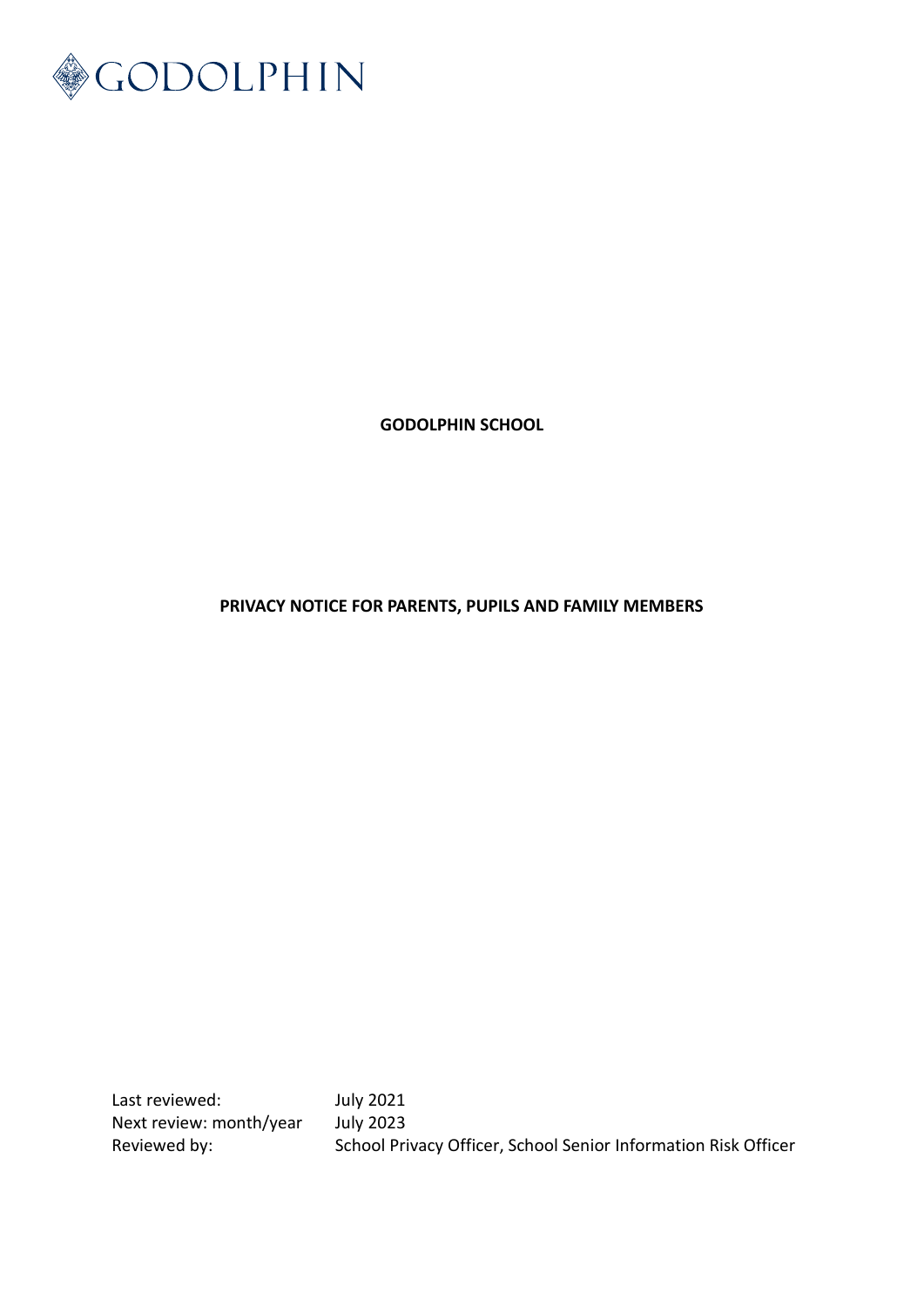

## **Introduction**

- **1.1** We take your privacy very seriously. We ask that you read this Privacy Notice carefully as it contains important information on who we are, how and why we collect, store, use and share ("process") personal information, your rights in relation to your personal information and how to contact us and supervisory authorities in the event you have a complaint.
- **1.2** This privacy notice relates primarily to our processing of personal information for educational purposes. We have a separate privacy notice for our processing of personal information in relation to our support and development activities and the Old Godolphin Association has its own privacy notice for alumnae.

## **2 What is personal information?**

Personal information is information that identifies you as an individual and relates to you, for example, your contact details, financial information, exam results and photos and images captured by CCTV.

## **3 Who we are**

- **3.1** The Godolphin School ("the School") is an independent school and a registered charity (number 309488) located at Milford Hill, Salisbury, Wiltshire, SP1 2RA. The School is administered by its corporate trustee, The Godolphin School Trustee Limited (company number 08527491), of the same address.
- **3.2** Some processing of your personal data is carried out by The Godolphin Parents' Association (GPA) and, in the case of younger pupils, The Friends of Godolphin Preparatory School (FoGP), both unincorporated associations formed by us. We remain responsible as 'controller' for their processing of your personal information.

## **4 The personal information we collect and use**

**4.1** The personal information we collect varies according to who you are. For that reason we have distinguished between the personal information we process about parents and family members on the one hand and pupils on the other.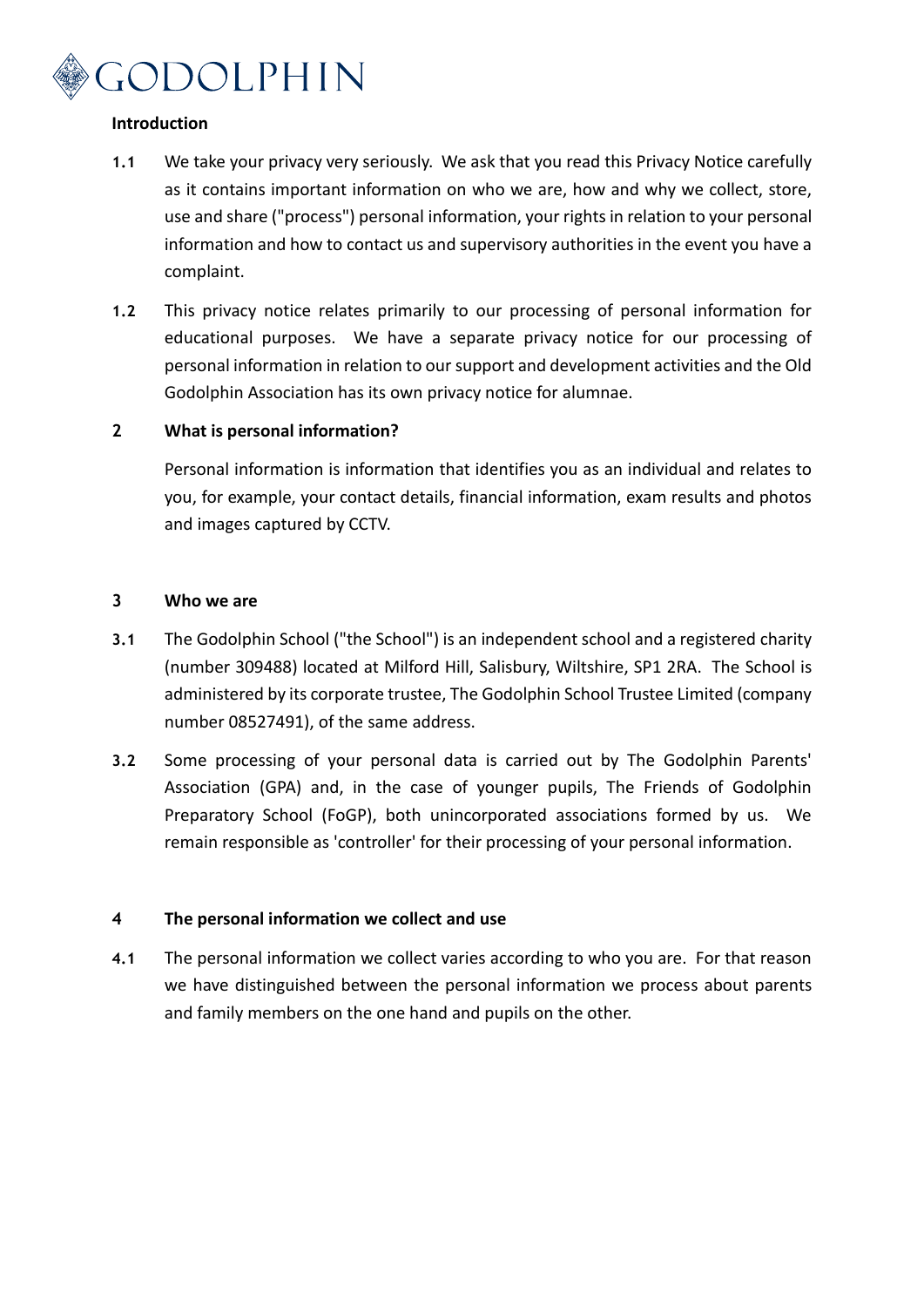

#### **Parents and other family members**

- **4.2** In the course of running the School and delivering educational services we collect the following personal information about you:
	- **4.2.1** Names, addresses, telephone numbers, e-mail addresses and other contact details for parents and next of kin;
	- **4.2.2** Information about members of your family, your family relationships and family circumstances;
	- **4.2.3** Information about court orders or criminal petitions which relate to you;
	- **4.2.4** Information relevant to any complaint made to the School which involves you;
	- **4.2.5** CCTV images of you taken on the School premises;
	- **4.2.6** Photographs or videos of you taken at School events;
	- **4.2.7** Bank details and other financial information;
	- **4.2.8** Information verifying your identity;
	- **4.2.9** Information about your financial background. Some of this information may come from third parties such as credit reference agencies or your child's previous schools or publicly available sources such as Companies House;
	- **4.2.10** Other information provided by you on registration and admissions forms or by your child's previous schools or the local authority;
	- **4.2.11** Health information that you give us or that we receive from third parties such as the local authority or health professionals.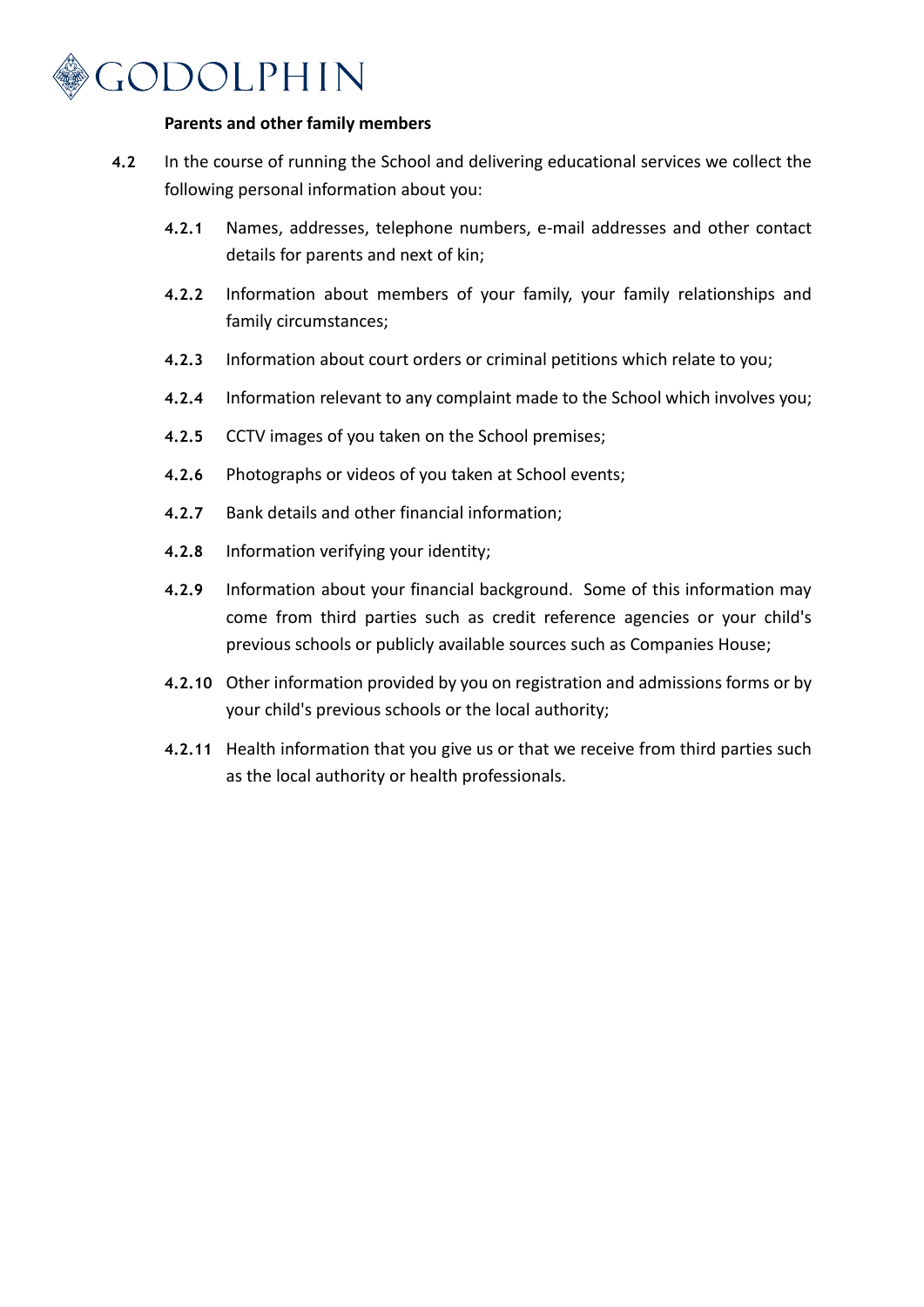

#### **Pupils**

In the course of running the School and delivering educational services we collect the following personal information about pupils.

- **4.2.12** Information provided about pupils on registration and admissions forms (such as name, contact details, disabilities, difficulties with work, hobbies and interests, medical information and family circumstances) or by pupils' previous schools (such as achievements and difficulties) or by pupils, teachers and others during the course of pupils' education at the School;
- **4.2.13** Pupil references given or received by the School about pupils and information provided by other educational establishments and/or other professionals or organisations working with pupils or the local authority;
- **4.2.14** Information about pupils' health or disabilities and information from you, doctors and other professionals, including personal care information (where appropriate);
- **4.2.15** Ethnicity, religion, country of birth and mother tongue;
- **4.2.16** Copies of Education, Health and Care Plans (EHCPs) or Statements of Special Educational Needs including;
	- **(a)** Education, Care and Therapy Reports from previous education providers;
	- **(b)** Academic and pastoral information;
	- **(c)** Risk assessment data and meeting minutes (regarding pupil education, care and therapy, progress and behaviour);
	- **(d)** Case notes and clinical notes (regarding pupil medical care and therapy);
	- **(e)** Individual lesson plans and schemes of work, as well as individual Annual Review documents;
	- **(f)** Pupil social worker details and safeguarding information;
- **4.2.17** Information about past, prospective and current pupils' dates of birth, academic (including study programmes), disciplinary, admissions and attendance records (including reasons for absences);
- **4.2.18** National curriculum assessment results, examination scripts and marks (including assessment, tracking and progress data);
- **4.2.19** Information about pupils which is relevant to any complaint made to the School which involves them;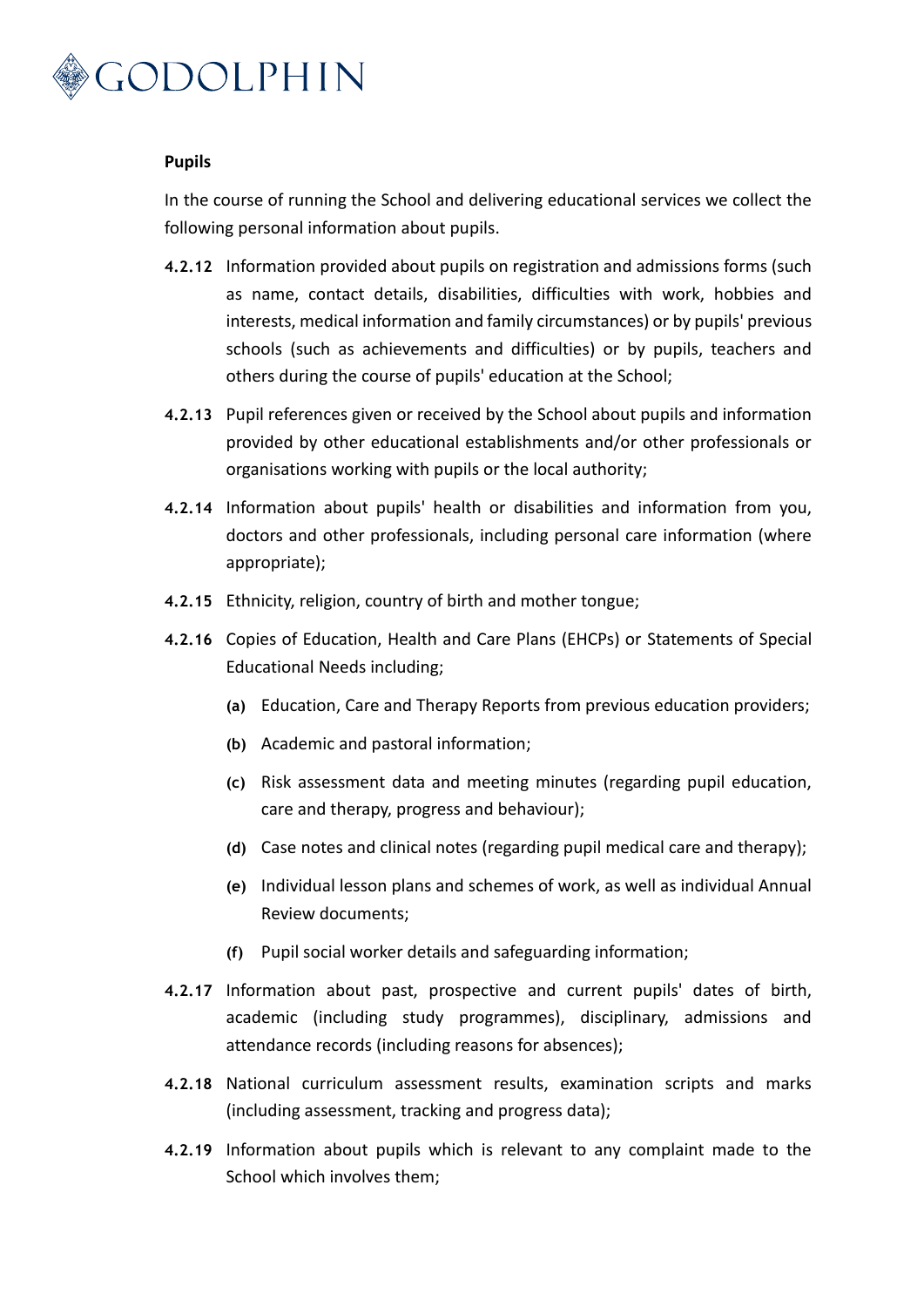

- **4.2.20** Information about court orders or criminal petitions which relate to pupils;
- **4.2.21** Information relating to pupils' use of email, the internet and mobile electronic devices such as iPads (including where appropriate its content);
- **4.2.22** Video or photographic images of pupils;
- **4.2.23** Public exam results, sports fixtures and other news relating to pupils;
- **4.2.24** Images created by CCTV. CCTV is not used in private areas such as toilets or changing rooms;
- **4.2.25** Educational institutions attended by former pupils;
- **4.2.26** Former pupils' addresses.
- **4.3** This Privacy Notice applies in addition to any other privacy information we provide in School policies or about a particular use of personal data, for example when collecting data via an online or paper form.

### **5 How we use your personal information**

**5.1** Our primary reasons for using your personal information are to facilitate the provision of educational services, to safeguard and promote the welfare of pupils and in relation to our support and development activities. These include the more specific reasons below:

#### **Parents**

- **5.1.1** To contact you regarding your child's education and events and activities;
- **5.1.2** To provide appropriate care and support to your child;
- **5.1.3** To comply with our safeguarding obligations to protect the welfare and wellbeing of your child and other pupils at the School;
- **5.1.4** To deal with complaints;
- **5.1.5** To ensure the School site is safe;
- **5.1.6** To promote the School on social media or our website;
- **5.1.7** To facilitate administration of fees and other expenses as well as voluntary support for the School;
- **5.1.8** To assess your ability to pay our fees and any application for deferment of fees or a bursary and to recover unpaid fees;
- **5.1.9** To consider your child's application for admission;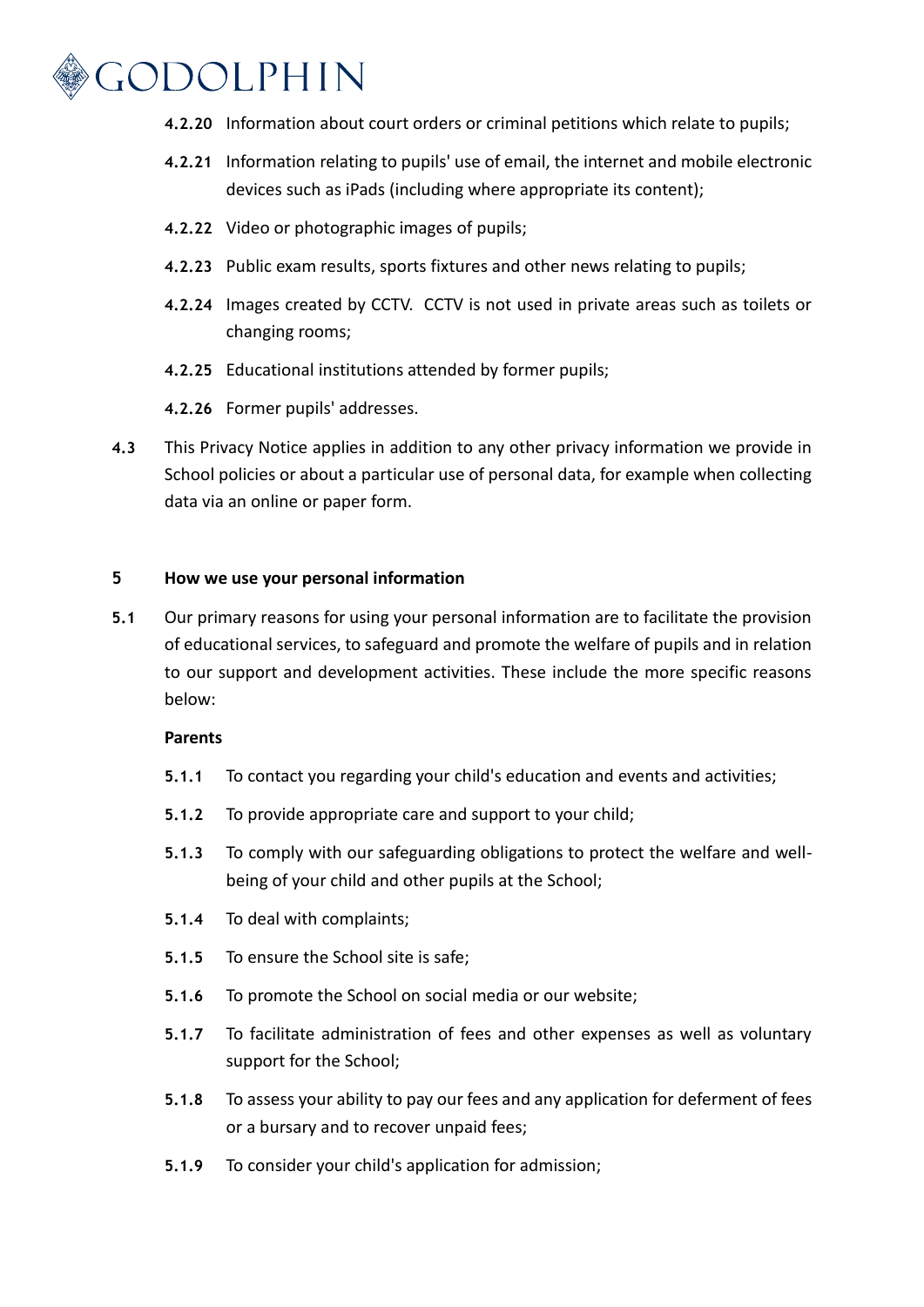

- **5.1.10** To meet your dietary requirements and make reasonable adjustments for any disability you may have;
- **5.1.11** For the ongoing administration of the School including management planning and forecasting, School trips, work experience, careers advice and mandatory completion of the School census.

## **Pupils**

- **5.2** To administer our registration and admissions processes;
- **5.3** To provide pupils with an education including through their use of online educational platforms and their participation in internal and external examinations;
- **5.4** To ensure pupils' safety, health and wellbeing and provide them with appropriate support;
- **5.5** To deal with complaints;
- **5.6** To monitor pupils' use of technology to ensure it is responsible and safe. (Further information regarding this is available in our Online Safety Policy available on our website);
- **5.7** (In relation to images and videos) to identify and educate pupils and to promote the School in our prospectus, on social media or on our website;
- **5.8** To celebrate and promote pupils and the School (for example, in relation to awards won, examination results and sports fixtures) on our website and in the media;
- **5.9** To promote site and pupil safety;
- **5.10** To send magazines, newsletters and other publications to former pupils and follow their progress;
- **5.11** To comply with our obligations regarding the right of overseas pupils to study in the UK;
- **5.12** To meet our obligations in relation to school inspections;
- **5.13** To manage and operate the School effectively and lawfully;
- **5.14** To ensure proper behaviour of pupils;
- **5.15** For the ongoing administration of the School including management planning and forecasting, School trips, work experience, careers advice and mandatory completion of the School census; and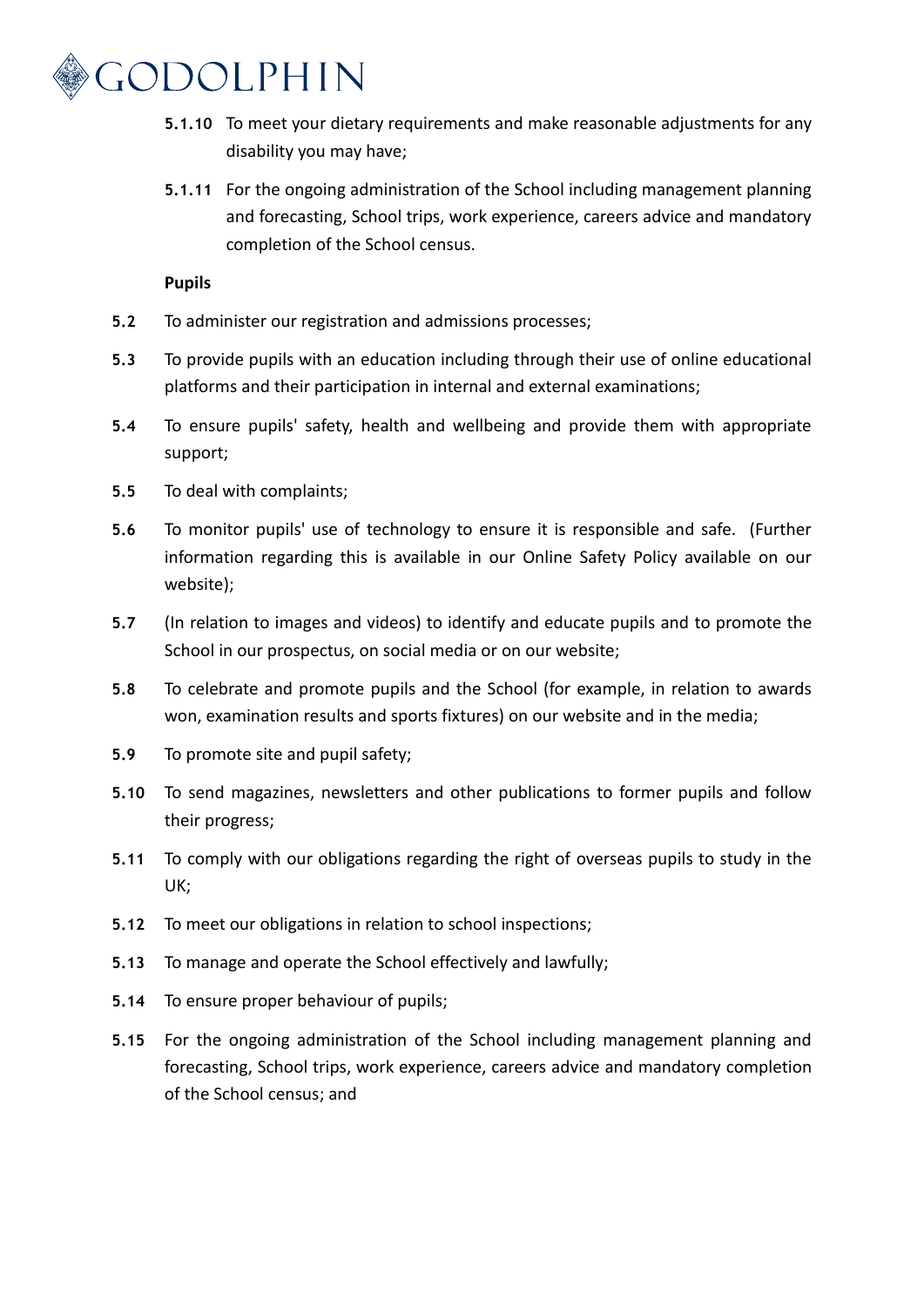

**5.16** After pupils have left the School, we may retain details of your name, dates of attendance and achievements for the purposes of maintaining a historical record relating to the School.

### **GPA and FoGP**

**5.17** The GPA and FoGP use your personal information to assist us in providing educational services by developing effective relationships between staff, parents and others and engaging in activities and providing facilities which support the School and advance the education of the pupils.

#### **6 Who we share your personal information with**

- **6.1** The third parties with whom we will or may share your personal information are:
	- **6.1.1** Local authorities and the Department for Education in accordance with our legal obligations, for example regarding registration, attendance, safeguarding or educational and health needs;
	- **6.1.2** The Independent Schools Inspectorate to assist them in their inspections;
	- **6.1.3** Law enforcement bodies for safeguarding purposes, the prevention and investigation of crime and the prosecution of offenders;
	- **6.1.4** Other emergency services and/or the Health and Safety Executive if there is an emergency or incident at the School;
	- **6.1.5** Suppliers of healthcare and social care;
	- **6.1.6** Our legal advisers for the purpose of obtaining legal advice;
	- **6.1.7** Consultants, experts and other advisers and suppliers including online educational platforms who assist the School in fulfilling its educational, administrative and operational purposes. These include accountants and legal advisers, IT consultants and third party cloud computing services, bursary application consultants and debt recovery agents;
	- **6.1.8** The government as part of our reporting requirements;
	- **6.1.9** UK visas and immigration division of the Home Office regarding a pupil's right to study in the UK if they are not of British nationality;
	- **6.1.10** The Charity Commission where required, for example, if a serious incident has occurred;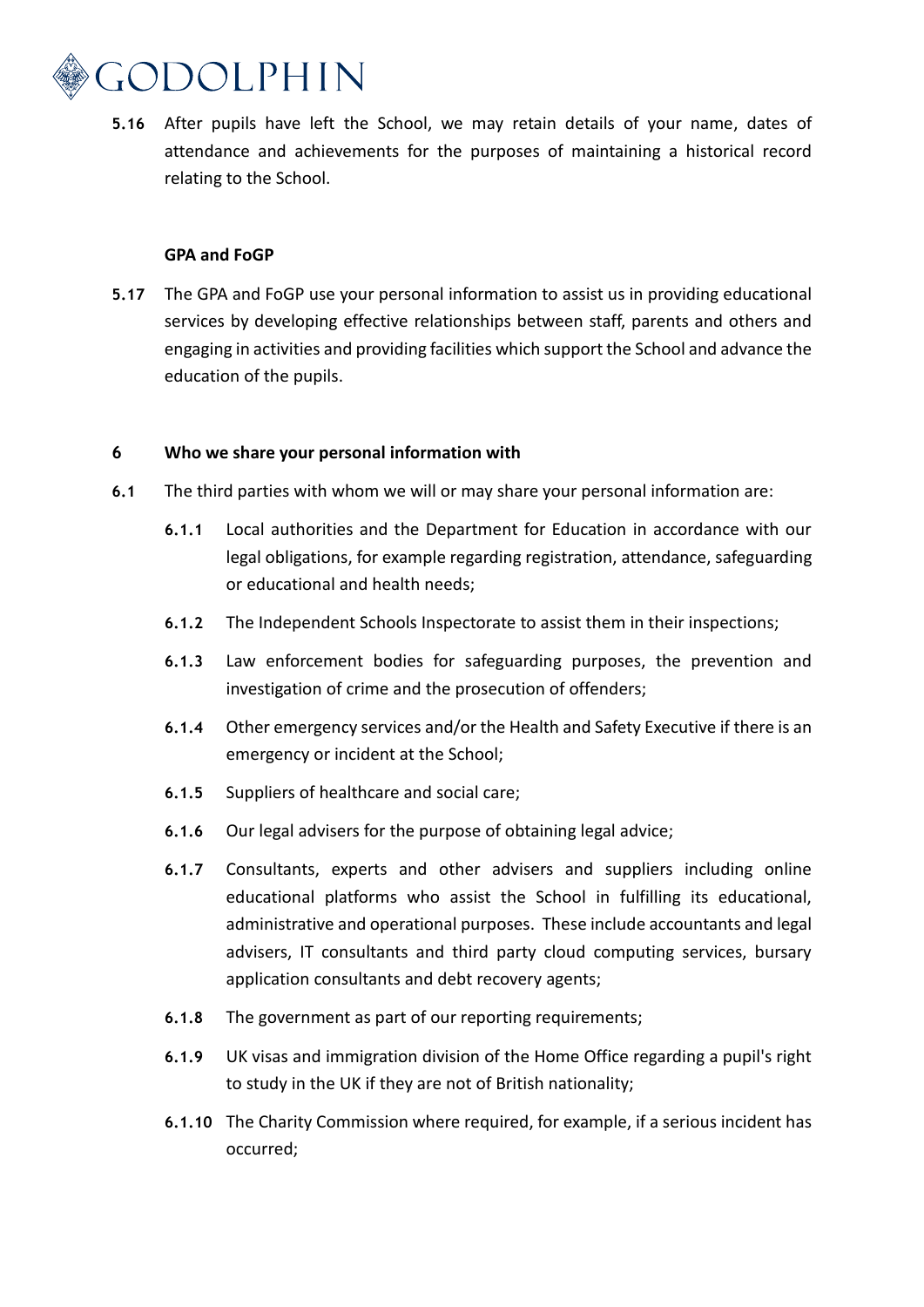

- **6.1.11** Our insurers, for example where there is a serious incident at the School;
- **6.1.12** Former or prospective schools or educational establishments, for example, in relation to the offer of a place, exam results, academic and behavioural records, any safeguarding issues and references;
- **6.1.13** Examination boards when you take public examinations;
- **6.1.14** Other family members, such as a parent or step-parent, subject to their being entitled to such information;
- **6.1.15** For overseas pupils whose parents live overseas, any guardian you appoint, subject to their being entitled to such information;
- **6.1.16** Any agent appointed to act on your behalf where parents are based overseas;
- **6.1.17** Event booking platforms in connection with your attending events;
- **6.1.18** The Old Godolphin Association (only names and contact details of alumnae);
- **6.1.19** The GPA and/or FoGP and, in connection with any support and development activities, The Godolphin Foundation (registered charity no 1168399); and
- **6.1.20** Where the personal information held on pupils forms part of the School's historical record, on request and with express permission of the School, the hard copy register and other records may be made available to visitors.
- **6.2** The GPA and/or FoGP may share information about parents (such as your name and contact details) with other parents for the purposes of carrying out the GPA's and FoGP's respective functions.
- **6.3** We will only share personal information when we have a good reason to do so.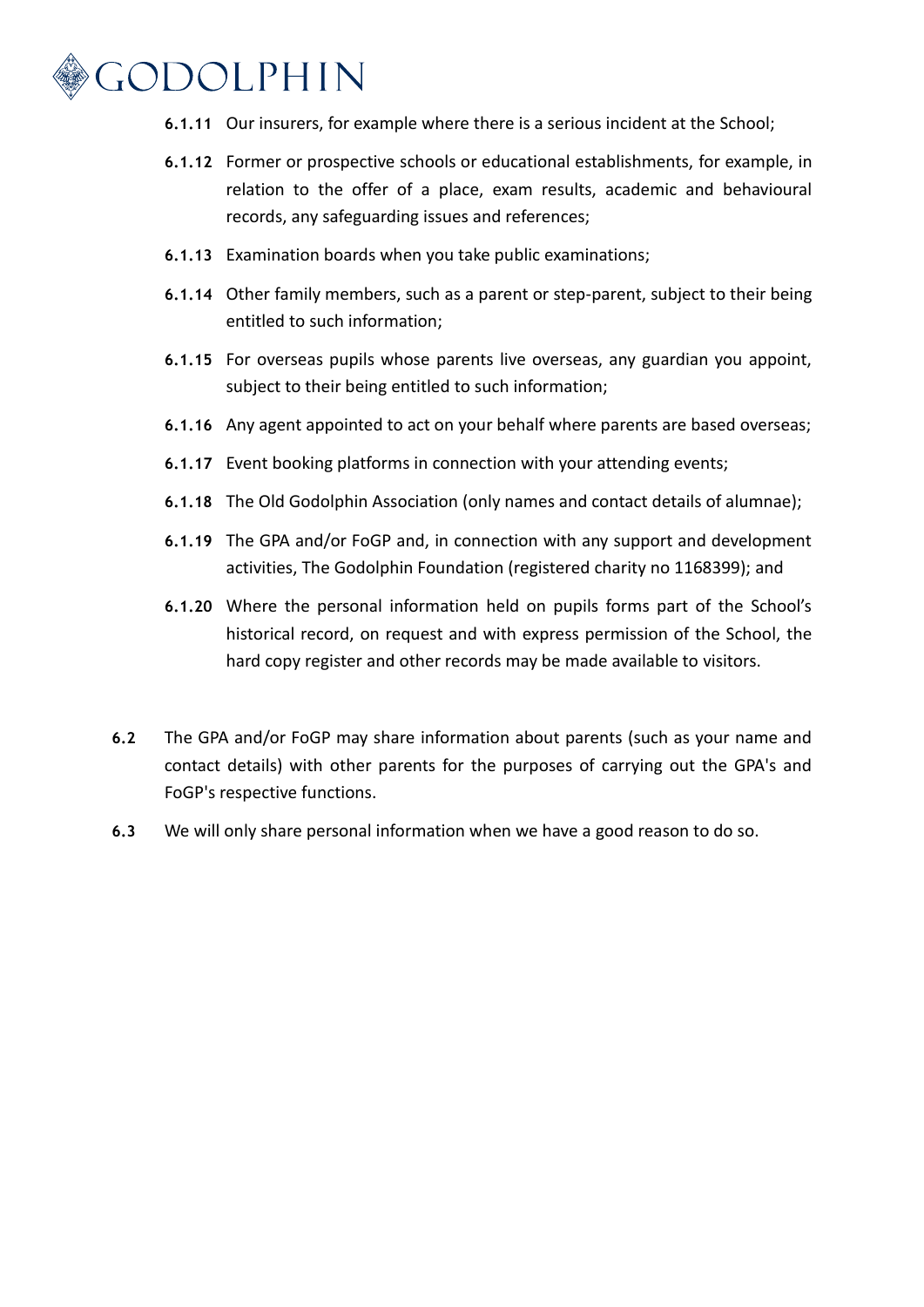# GODOLPHIN

## **7 Whether information has to be provided by you, and if so why**

**7.1** The provision of your personal information is necessary to enable us to deliver education and related services. If you object to the provision of certain information, we will inform you if it is mandatory. This may be because we need the information to meet a legal obligation or we cannot provide a service without it.

## **8 Reasons we can collect and use your personal information**

- **8.1** We rely on a number of different lawful bases when we collect and use your personal information.
- **8.2 Contract**: this allows us to process personal information where necessary for the performance of a contract to which you are a party (or intend to become a party), such as the parent contract.
- **8.3 Legal obligation:** this allows us to process personal information where necessary to comply with a legal obligation to which we are subject, such as to report a safeguarding concern, to comply with a court order or to provide information to the Department for Education or the local authority.
- **8.4 Vital interests**: this allows us to process personal information on those very rare occasions where it is necessary to protect you or someone else from risk of death or serious injury.
- **8.5 Public task**: this allows us to process personal information where necessary for the performance of a specific task which is in the public interest and set out in law, such as the provision of education or safeguarding.
- **8.6 Consent**: in limited circumstances, we will not process your personal information without your prior consent, for example, where we use images of pupils for promotional purposes. You can withdraw your consent at any time by contacting our Privacy Officer using the contact details at the end of this notice. Any use of your personal information before you withdraw consent remains valid.
- **8.7 Legitimate interests:** this allows us to process personal information where necessary for our or another person's legitimate interests except where you have overriding privacy interests. We rely on this lawful basis for a large part of our processing activities and the legitimate interests which we have identified include:
	- **8.7.1** Providing educational services, extra-curricular activities and pastoral care to pupils;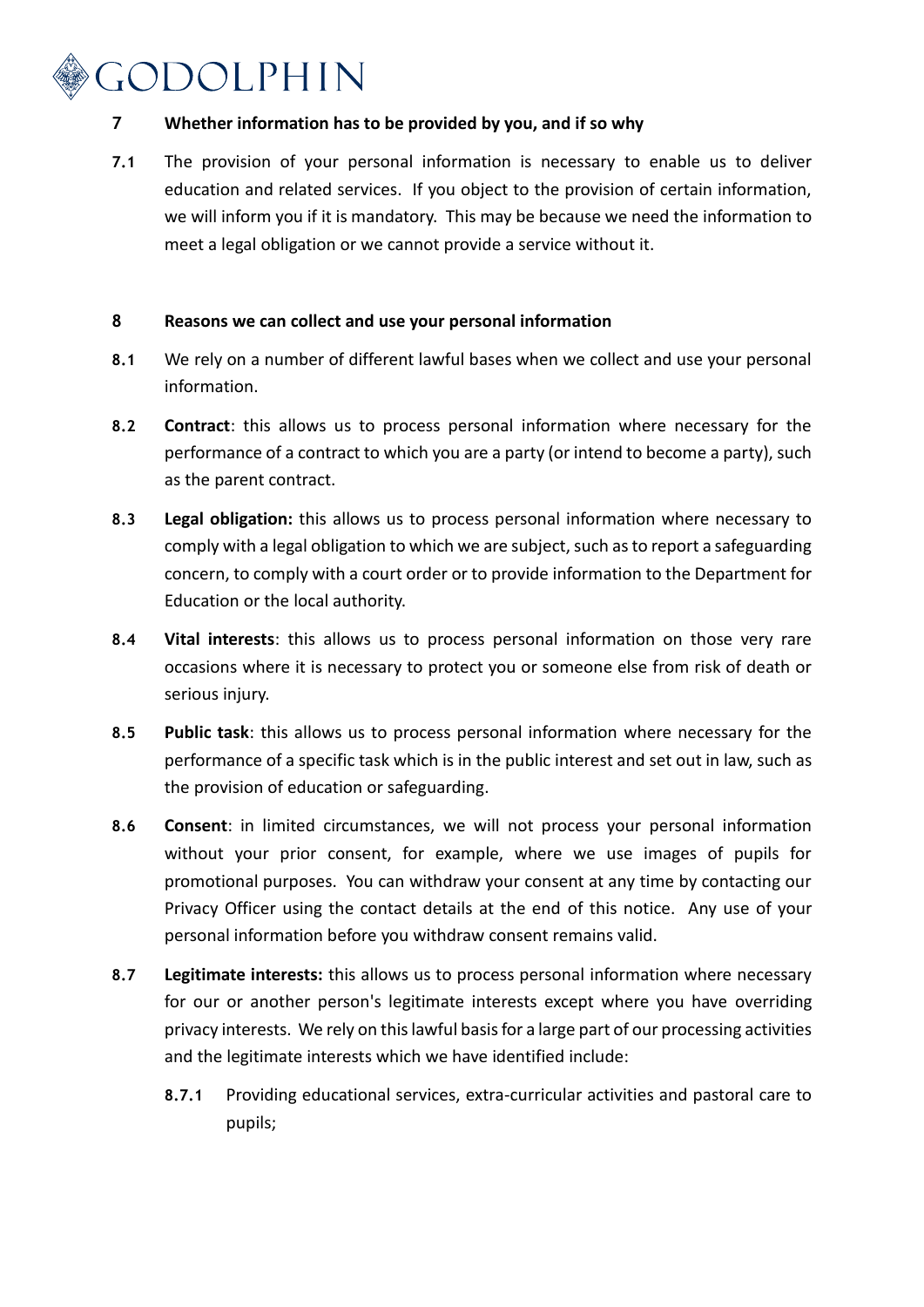

- **8.7.2** Facilitating the efficient management and operation of the School including historical and other research and statistical analysis;
- **8.7.3** Ensuring pupils' proper behaviour;
- **8.7.4** Administering pupil registration and admission;
- **8.7.5** Safeguarding and promoting the welfare of pupils and our employees;
- **8.7.6** Promoting the objects and interests of the School, including through promotional publications and, where necessary, enforcing our rights against you;
- **8.7.7** Ensuring site and IT security;
- **8.7.8** Using your information in connection with legal disputes, for example if you make a claim against the School;
- **8.7.9** Protecting the School's reputation;
- **8.7.10** Ensuring that all relevant legal obligations of the School are complied with, for example in relation to inspections and reporting to the local authority;
- **8.7.11** Dealing with complaints;
- **8.7.12** Ensuring that there is an active community of supporters which will benefit the School and members of the School community;
- **8.7.13** Using your personal information to administer our events;
- **8.7.14** Complying with our contractual obligations where you are not a party to the contract;
- **8.7.15** Exchanging information with other schools or other educational institutions;
- **8.7.16** In relation to GPA and/or FoGP processing, advancing the education of pupils in the School by developing effective relationships between staff, parents and others associated with the School and engaging in activities or providing facilities or equipment which support the School and advance the education of the pupils; and
- **8.7.17** Maintaining a historical record of the School.
- **8.8** We may rely on more than one lawful basis for some of our processing activities.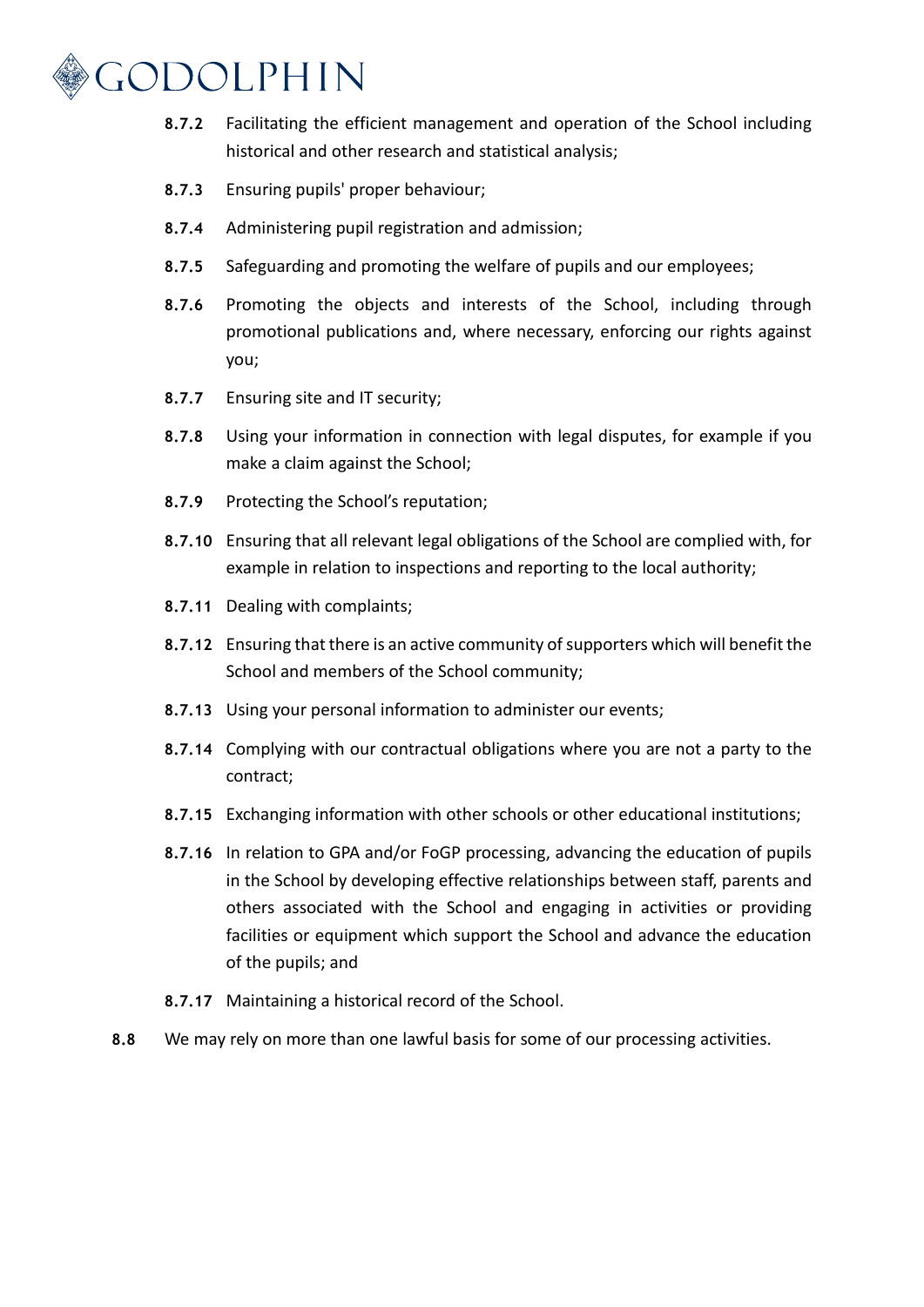# GODOLPHIN

## **9 How long your personal information will be kept**

- **9.1** We will not retain your personal information for longer than necessary for the purposes set out in this notice. It follows that our retention periods will vary depending on the type of personal information concerned, for example, CCTV footage will be kept for a much shorter period than pupil files. Our retention periods are generally dictated by the following criteria:
	- **9.1.1** Statutory requirements;
	- **9.1.2** Department for Education guidelines;
	- **9.1.3** The limitation period within which legal claims may be brought and the duration of any claims;
	- **9.1.4** The period within which complaints, challenges and appeals may be brought and the duration of any complaints, challenges or appeals;
	- **9.1.5** The period for which your personal information is still being used, for example, to keep you informed about our news and how you can support us or for historical research or statistical purposes.
- **9.2** When it is no longer necessary to retain your personal information, we will delete or anonymise it.

## **10 Keeping your personal information secure**

- **10.1** We have appropriate security measures in place to prevent personal information from being accidentally lost, or used or accessed in an unauthorised way. We limit access to your personal information to those who have a genuine need to know it. Those processing your information on our behalf will do so only in an authorised manner and are subject to a duty of confidentiality.
- **10.2** We also have procedures in place to deal with any suspected data security breach. We will notify you and any applicable regulator of a suspected data security breach where we are legally required to do so.

## **11 Transfer of your information out of the UK**

- **11.1** We do not usually transfer your information out of the UK during the course of our general operations. There are some exceptions which include:
	- **11.1.1** Where you ask us to communicate with you overseas, for example, if you are on holiday or live outside the UK;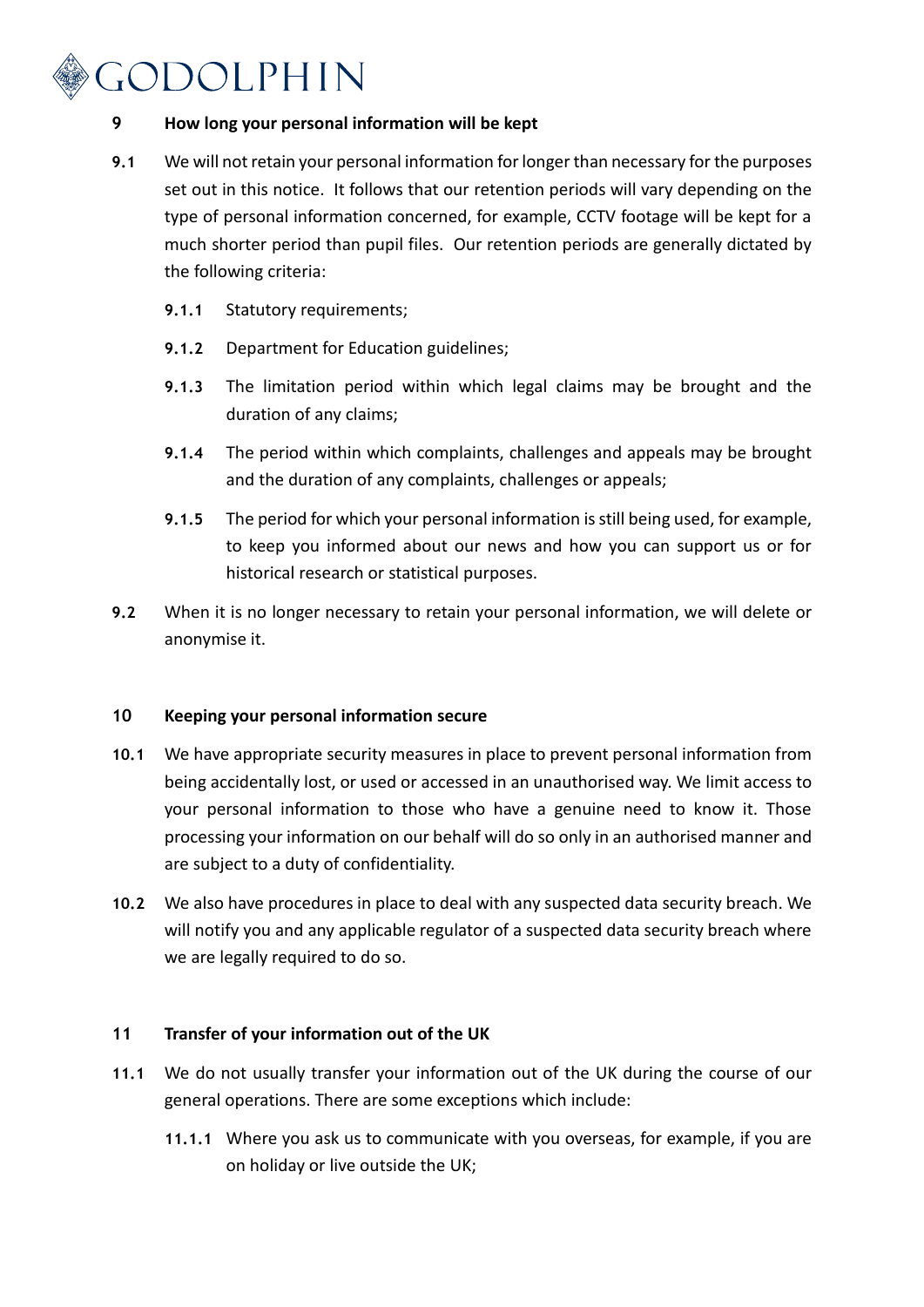

- **11.1.2** Where we need to communicate with third parties in relation to a School trip outside the UK;
- **11.1.3** Where we appoint a non-UK representative to facilitate the admission of non-UK pupils.
- **11.2** We will ensure that any transfers of your personal information outside the UK are made:
	- **11.2.1** With your consent;
	- **11.2.2** To countries or organisations which are the subject of an EU Commission adequacy decision or a UK adequacy regulation as appropriate;
	- **11.2.3** Subject to an agreement containing the EU's standard contractual clauses or the UK's standard data protection clauses as appropriate; or
	- **11.2.4** Otherwise in compliance with applicable data protection laws.

For more information about the safeguards in place for our transfers of personal information outside the UK, please contact the Privacy Officer.

## **12 Your rights**

- **12.1** Under applicable data protection laws, you have a number of important rights which you can exercise free of charge. In summary, those include the right to:
	- **12.1.1** Access your personal information and certain other supplementary information that this Privacy Notice is already designed to address;
	- **12.1.2** Require us to correct any mistakes in your information which we hold;
	- **12.1.3** Require the erasure of personal information concerning you in certain situations;
	- **12.1.4** Receive the personal information concerning you which you have provided to us, in a structured, commonly used and machine-readable format and have the right to transmit that information to a third party in certain situations;
	- **12.1.5** Object at any time to processing of personal information concerning you for direct marketing;
	- **12.1.6** Object to decisions being taken by automated means which produce legal effects concerning you or similarly significantly affect you;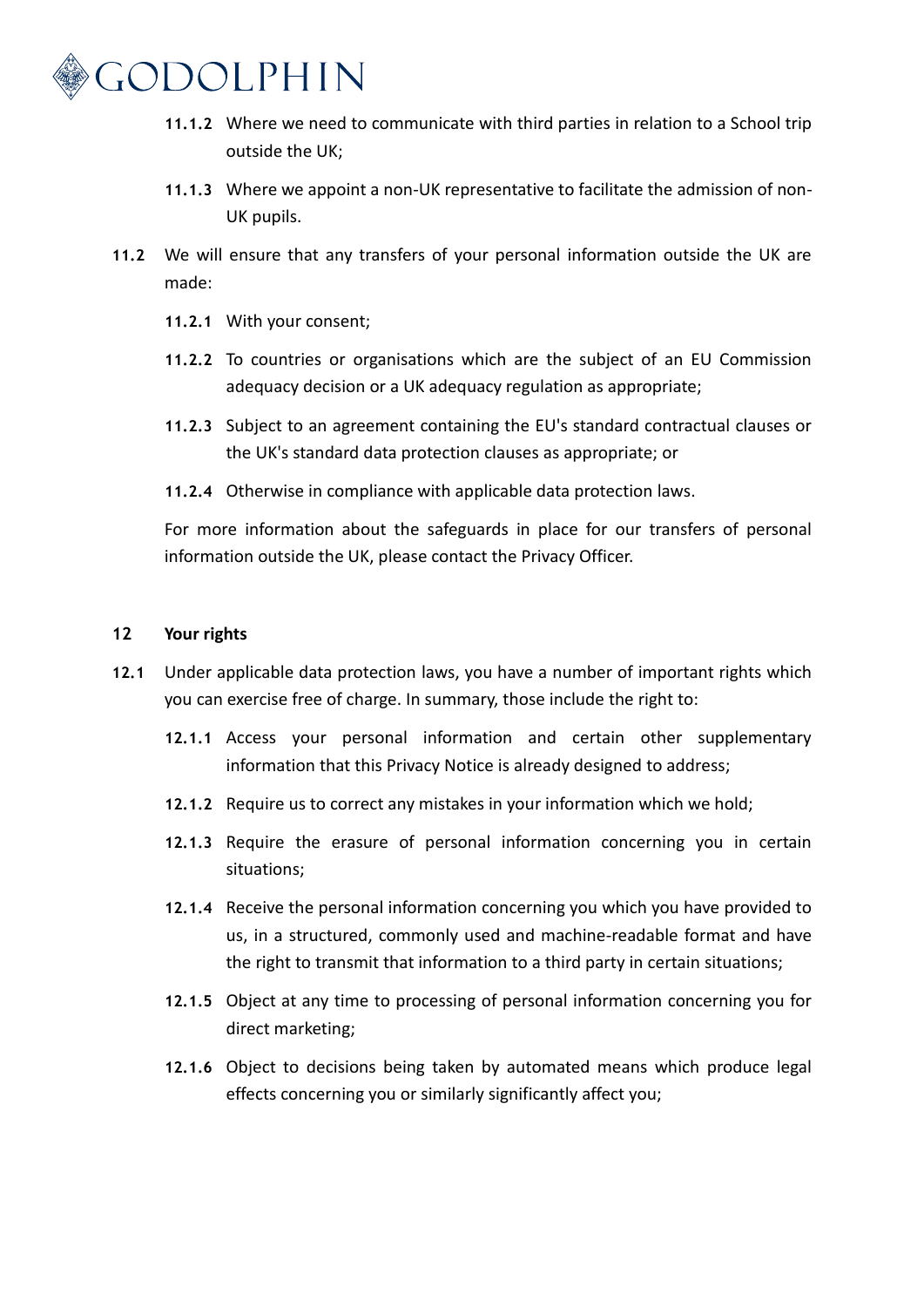

- **12.1.7** Object in certain other situations to our continued processing of your personal information, for example, where we process personal information on the basis of 'legitimate interest'; and
- **12.1.8** Otherwise restrict our processing of your personal information in certain circumstances.
- **12.2** For further information on each of those rights, including the circumstances in which they apply, see the Guidance from the UK Information Commissioner's Office (ICO) on individuals' rights under the UK GDPR.
- **12.3** If you would like to exercise any of these rights, please:
	- **12.3.1** Contact our Privacy Officer;
	- **12.3.2** Let us have enough information to identify you;
	- **12.3.3** Let us have proof of your identity and address (a copy of your driving licence or passport and a recent utility or credit card bill); and
	- **12.3.4** Let us know the information to which your request relates.

In some circumstances, we may need a pupil's authorisation to respond to a request for information about them by a parent.

**12.4** If you would like to unsubscribe from any marketing communications you receive from us, please contact our Privacy Officer. It may take up to five working days during term time (or the first five working days of a new term if notice is received during a holiday period) for any changes to be implemented. Until that point, our continued use of your information will be lawful.

## **13 How to complain**

- **13.1** We hope that we can quickly and satisfactorily resolve any query or concern you raise about our use of your information. Please contact our Privacy Officer in the first instance.
- **13.2** You also have the right to complain to the Information Commissioner who may be contacted a[t https://ico.org.uk/concerns/.](https://ico.org.uk/concerns/) If you live or work outside the UK but within the EU or EEA, you can also complain to your local supervisory authority.